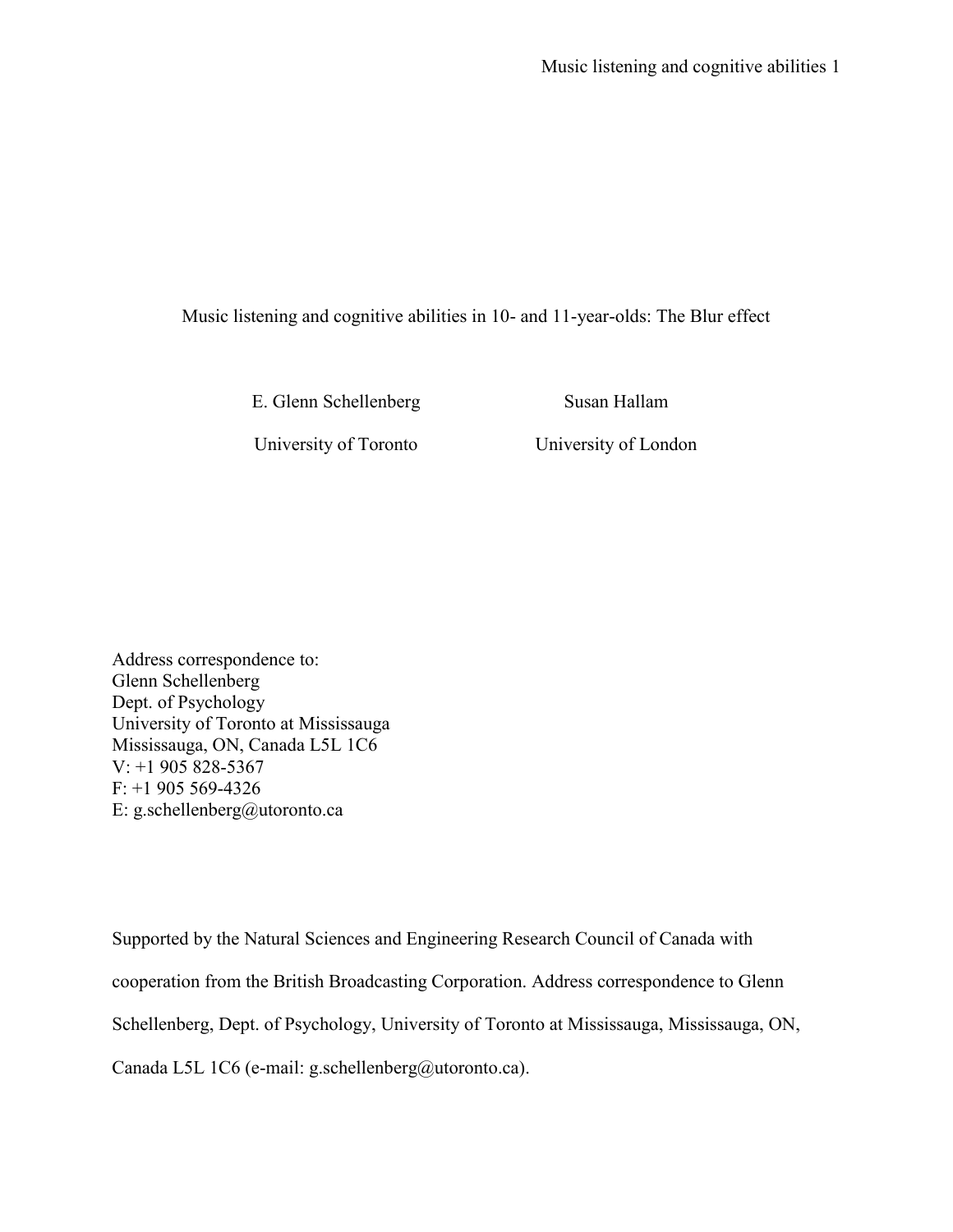# Abstract

The spatial abilities of a large sample of 10- and 11-year-olds were tested after they listened to contemporary pop music, music composed by Mozart, or a discussion about the present experiment. After being assigned at random to one of the three listening experiences, each child completed two tests of spatial abilities. Performance on one of the tests (square completion) did not differ as a function of the listening experience, but performance on the other test (paper folding) was superior for children who listened to popular music compared to the other two groups. These findings are consistent with the view that positive benefits of music listening on cognitive abilities are most likely to be evident when the music is enjoyed by the listener.

Keywords: music and cognition, the Mozart effect, arousal and cognition, mood and cognition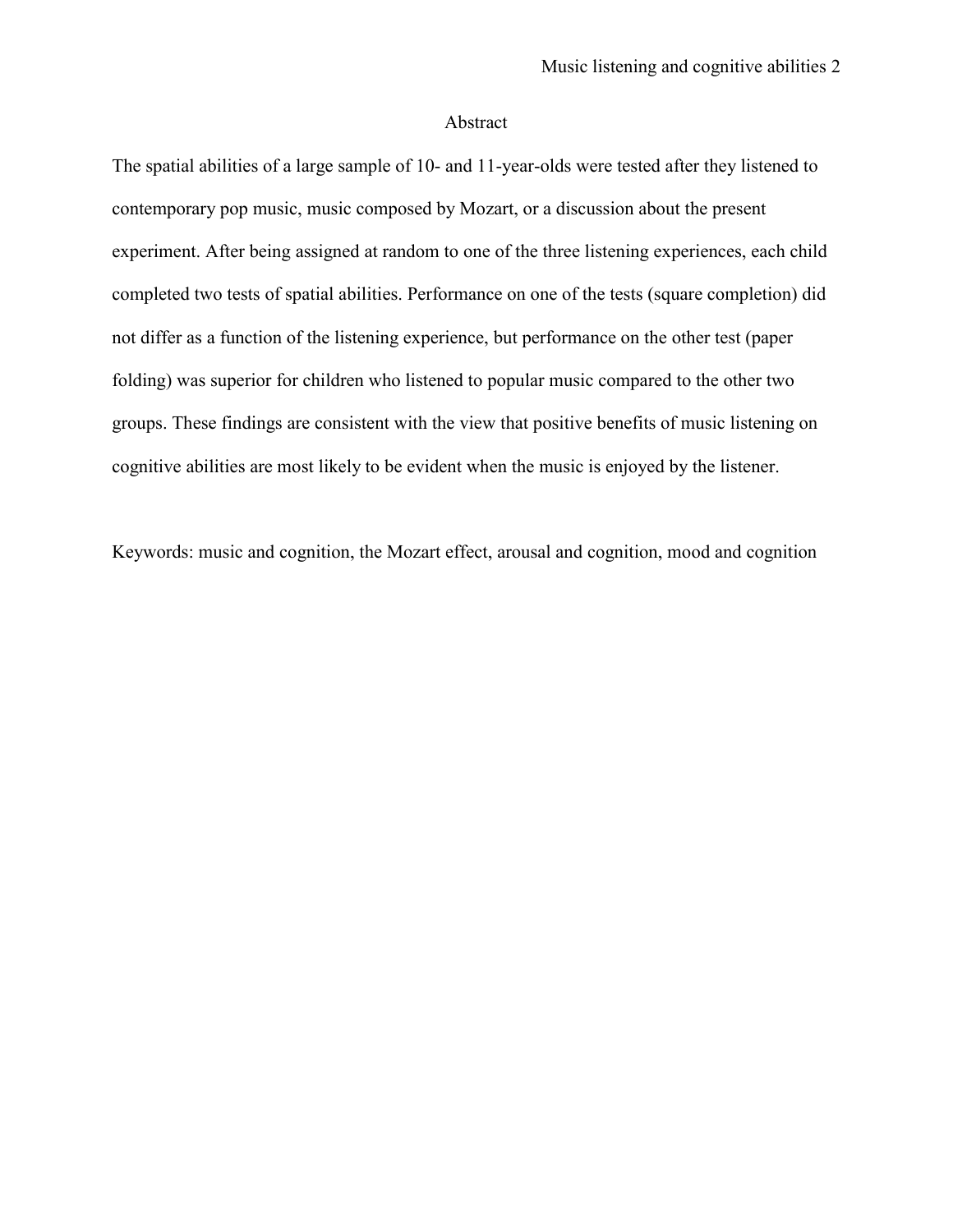Music listening and cognitive abilities in 10- and 11-year-olds: The Blur effect

The finding that listening to music composed by Mozart leads to improvements in spatial abilities (1) generated widespread interest among the media, policy makers, and the general public.(2, 3) Interest among the scientific community in the so-called *Mozart effect* was scattered in comparison. One reason for the initial lack of scientific interest was that the mechanism said to be driving the effect was more or less miraculous. As articulated in the original authors' *Trion model*,(4, 5) cortical firing patterns arising from passive listening to complex music (such as that composed by Mozart) were said to be virtually identical to those that arise from tasks that require spatial-temporal reasoning. In other words, the model hypothesized intimate links—as exemplified by identical cortical activity—between domains that have no obvious connection.

It is not surprising, then, that many researchers failed to replicate the Mozart effect.(6) Nonetheless, there have also been many successful replications in independent laboratories,(7) which indicate that the effect is real but somewhat ephemeral. As such, the phenomenon needs a better explanation than that offered by the Trion model. A reasonable alternative is provided by the *arousal and mood hypothesis*,(8) which considers the link between listening to Mozart and spatial-temporal abilities to be just one example of a pleasant stimulus that can improve a perceiver's emotional state, which can, in turn, affect cognitive performance. From this perspective, the link between music and cognition is mediated by changes in listeners' arousal levels and moods. Accordingly, any pleasant or enjoyable musical or nonmusical stimulus that enhances arousal and mood could also enhance cognitive abilities. In contrast to the Trion model, the arousal and mood hypothesis does not give special status to music composed by Mozart, music in general, or to spatial-temporal abilities.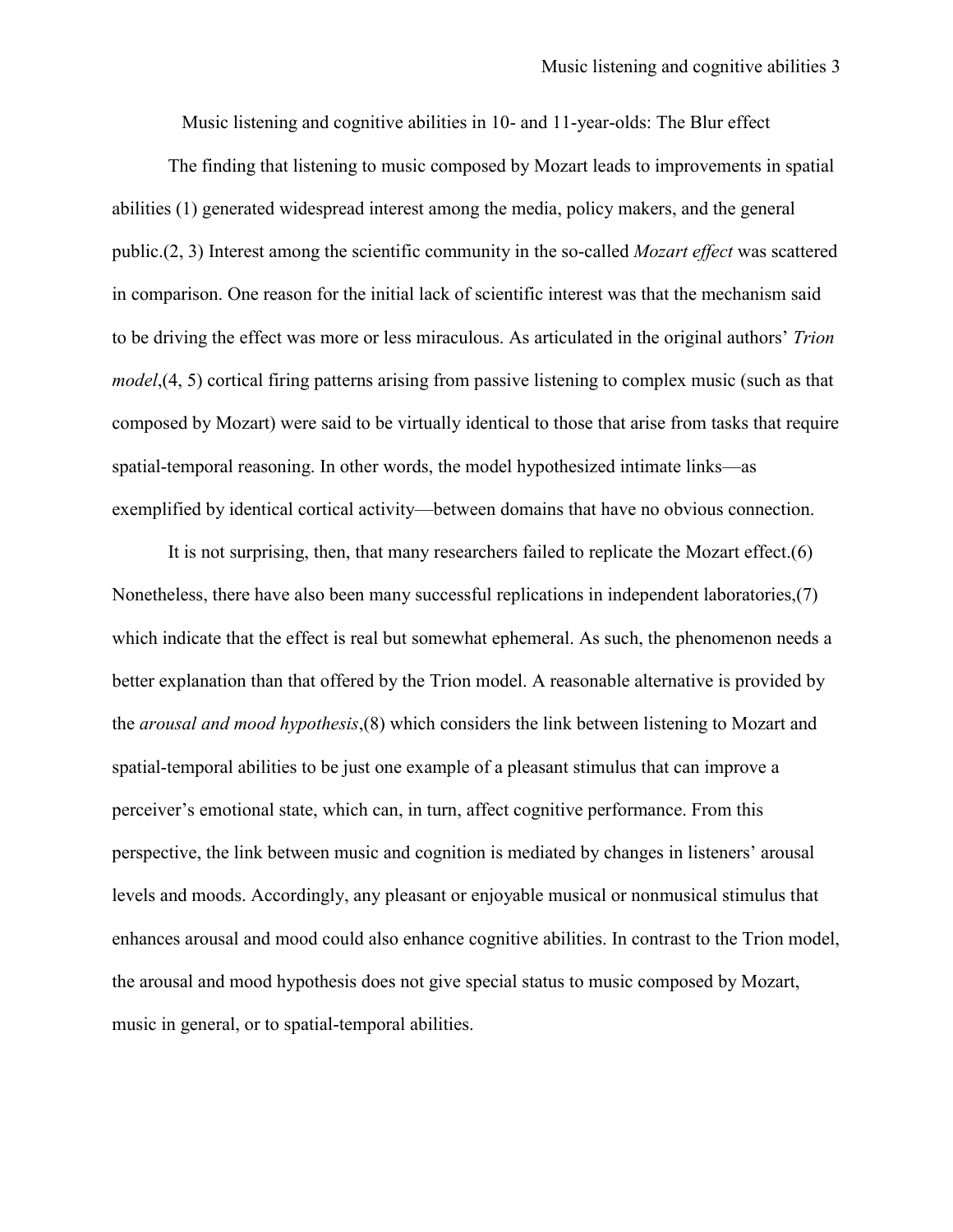In line with this perspective, enhancement in spatial-temporal abilities has been observed after participants listen to music other than Mozart, including Schubert,(9) Bach,(10) and Yanni.(11) In each instance, the comparison condition consisted of simply listening to nothing  $(9, 10)$  or to relaxation instructions  $(11)$ —sometimes in groups  $(10, 11)$ —which would be much less stimulating than listening to music. When the comparison condition involved listening to a nonmusical auditory stimulus of similar interest (e.g., a narrated story), the music advantage disappeared.(9) Instead, participants performed better after hearing the stimulus (music or story) they preferred. When the musical stimulus was a slow and sad sounding classical piece (i.e., Albinoni's Adagio), the effect also disappeared, as one would expect if arousal and mood are the mediating factors.(8) Finally, when changes in arousal and mood from pre- to post-listening were measured and held constant, the cognitive benefits of listening to fast and happy sounding music composed by Mozart were greatly reduced in one instance,(12) and eliminated in another.(8)

Benefits of music listening also extend beyond measures of spatial-temporal ability, as one would expect from previous research on other stimuli (e.g., a cup of coffee, a small gift) that cause changes in arousal levels or moods and, consequently, changes in a variety of cognitive abilities.(13, 14) In a recent study,(15) undergraduates listened to Mozart (i.e., up-tempo music in a major key) or to Albinoni (i.e., slow music in a minor key) before completing one of two subtests from the Wechsler Adult Intelligence Scale—Third Edition,(16) neither of which measured spatial-temporal (or spatial) abilities. When the two music-listening experiences elicited reliable differences in arousal and mood (favoring Mozart), a reliable difference on one of the subtests was also evident (favoring Mozart). Failure to find an effect on the second test indicates that changes in arousal and mood may be more influential for some cognitive tasks than for others, but a task's "spatial-temporal" status is irrelevant to this distinction.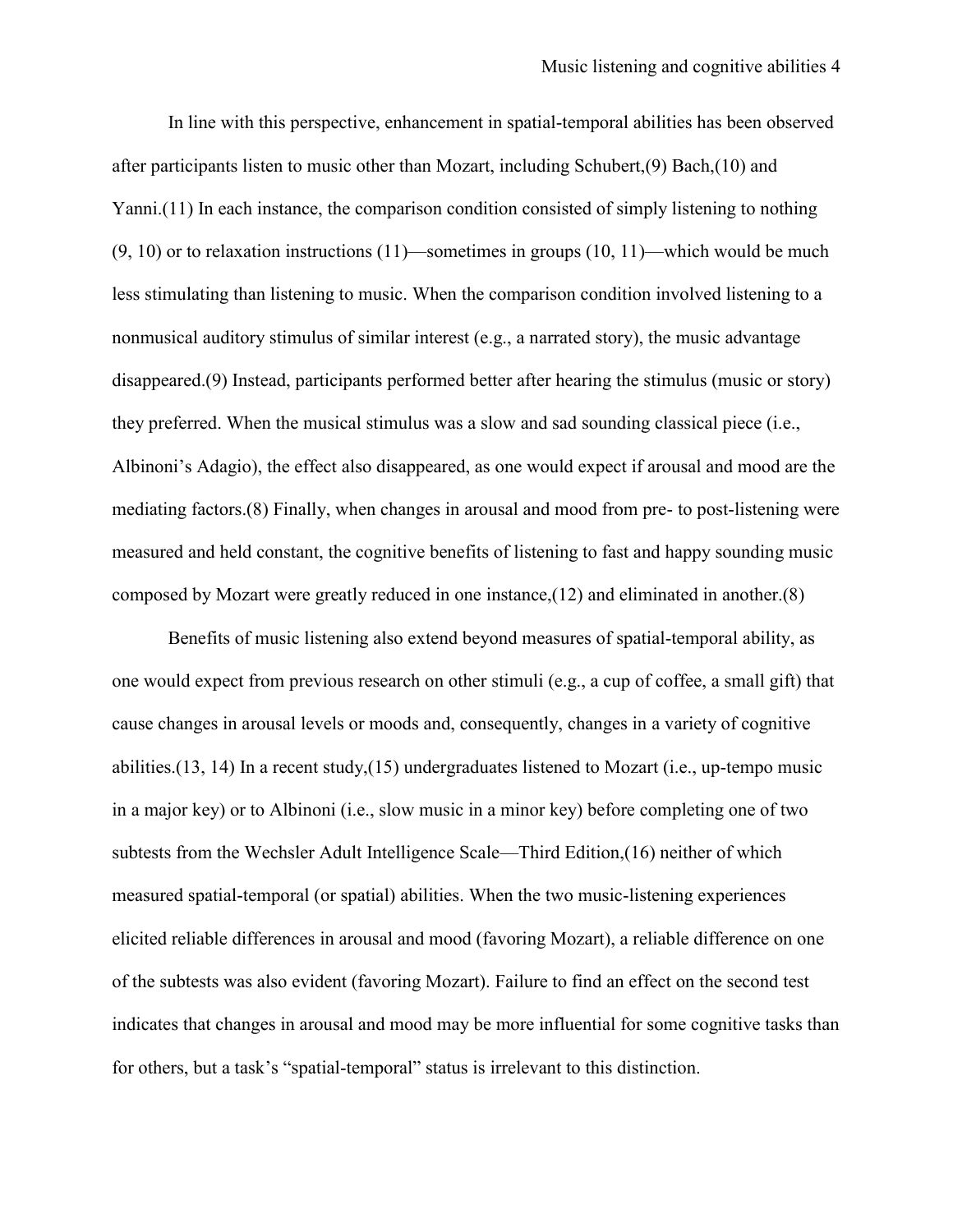In another experiment,(15) the creativity of Japanese 5-year-olds was tested after the children *listened* to Mozart, Albinoni, or familiar children's playsongs, or after they *sang* familiar songs. The prediction was that exposure to the children's music would be more enjoyable among these youngsters, such that their creativity would be enhanced compared to the children who listened to classical music. Indeed, the children who heard or sang familiar songs drew for longer periods of time, and their drawings were judged by adult raters to be more creative. In sum, much of the available evidence is consistent with predictions from the arousal and mood hypothesis. Music that is pleasant and enjoyed by a particular listener is the most likely to have positive impacts on the listeners' emotional state, and positive influences on emotional state can improve cognitive performance.(2, 3)

In the present report, we sought to replicate and extend these findings by re-analyzing data collected previously from a large sample of 10- and 11-year-old children. In 1996, Hallam (17) tested over 8000 children residing in the UK. The study was conducted in collaboration with the British Broadcasting Corporation (BBC) a few years after the publication of the original Mozart-effect report. It was designed to test predictions of the Trion model with children, specifically that their cognitive performance would be enhanced after listening to music composed by Mozart compared to control conditions that involved listening to popular music or to a discussion about the experiment. The children completed two spatial-temporal tasks after being assigned at random to one of three listening conditions. As if turns out, absolute levels of performance for the Mozart group were either lower than (on one test) or identical to (on another test) the comparison groups. This failure to replicate the Mozart effect was reported immediately (the day after) on BBC television. The null findings were also published (in 2000) in an outlet that is unavailable to the scientific community at large.(17)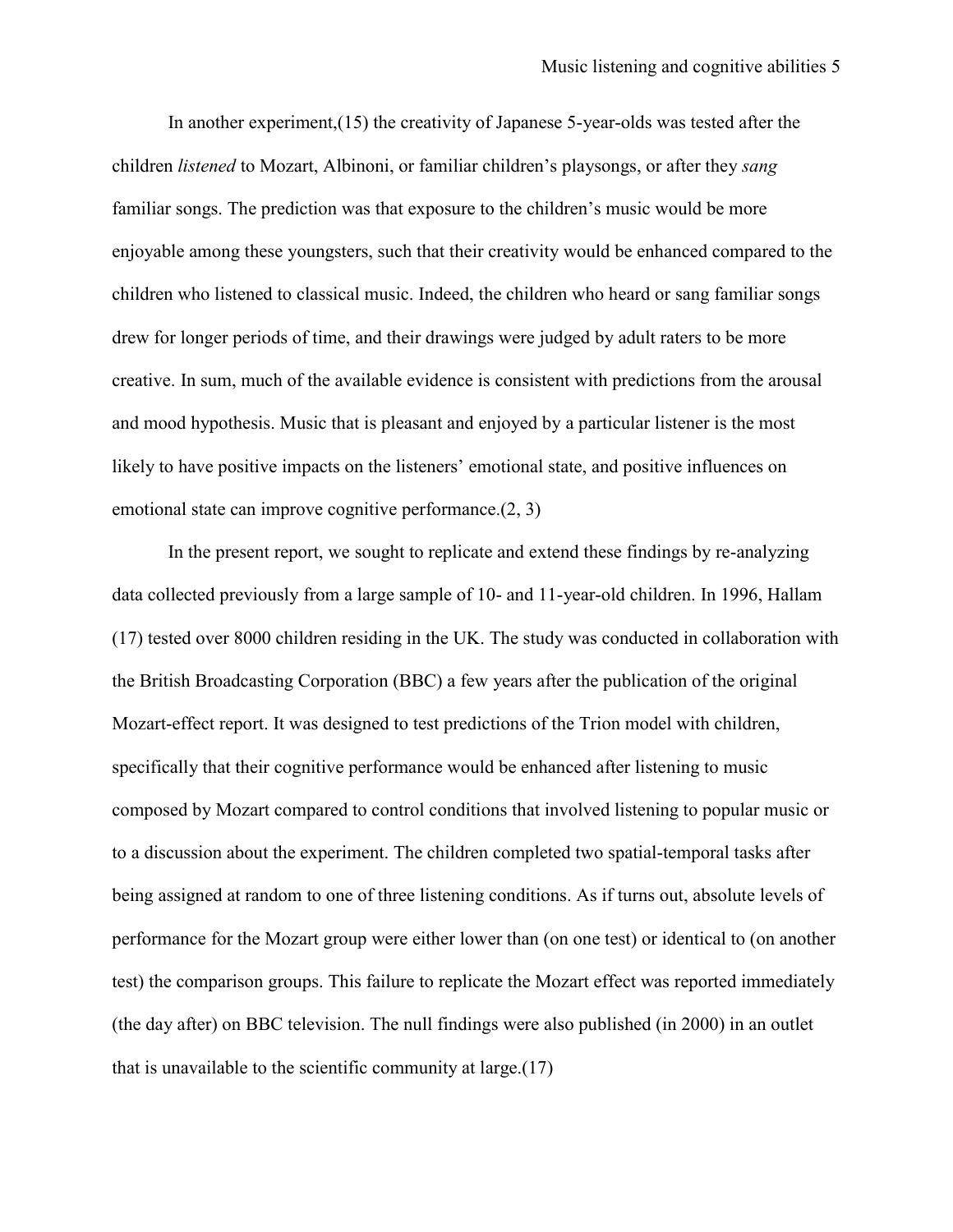From the perspective of the arousal and mood hypothesis, however, cognitive performance should be best for the children with optimal arousal levels and mood, which would be a likely consequence of the most pleasant and enjoyable listening experience. In our view, the popular music would undoubtedly be the most enjoyable listening experience for this particular age group. We also doubted that listening to Mozart would be particularly pleasing to the children's ears. Accordingly, we re-analyzed Hallam's data with two specific, orthogonal predictions: (1) performance on the spatial tasks would be better after listening to familiar popular recordings than after listening to a piece by Mozart or to a discussion about the experiment, and (2) performance would not differ between the Mozart and discussion groups. This re-analysis was motivated by the large sample size, an alternative hypothesis that emerged after the data were initially collected, and the fact that the earlier report, with its null findings, was published in a journal that is difficult for scholars to access. Although the collaboration with the BBC and the sheer scale of the project meant that the study was not as well controlled as it could have been if listeners had been tested individually in a laboratory, the huge sample size should maximize power to detect an effect if it exists.

### Method

# *Participants*

The participants were 8,120 10- and 11-year-olds recruited from schools in the UK. In March of 1996, the BBC undertook a large-scale publicity campaign aimed at recruiting schools to participate in a study that was designed to provide a test of the Mozart effect. The results were to be presented immediately afterward on the television program *Tomorrow's World* (BBC 1). Over 207 schools agreed to participate. These schools were distributed widely throughout the UK. The sample comprised all of the children in Year 6 (corresponding to fifth grade in the U.S.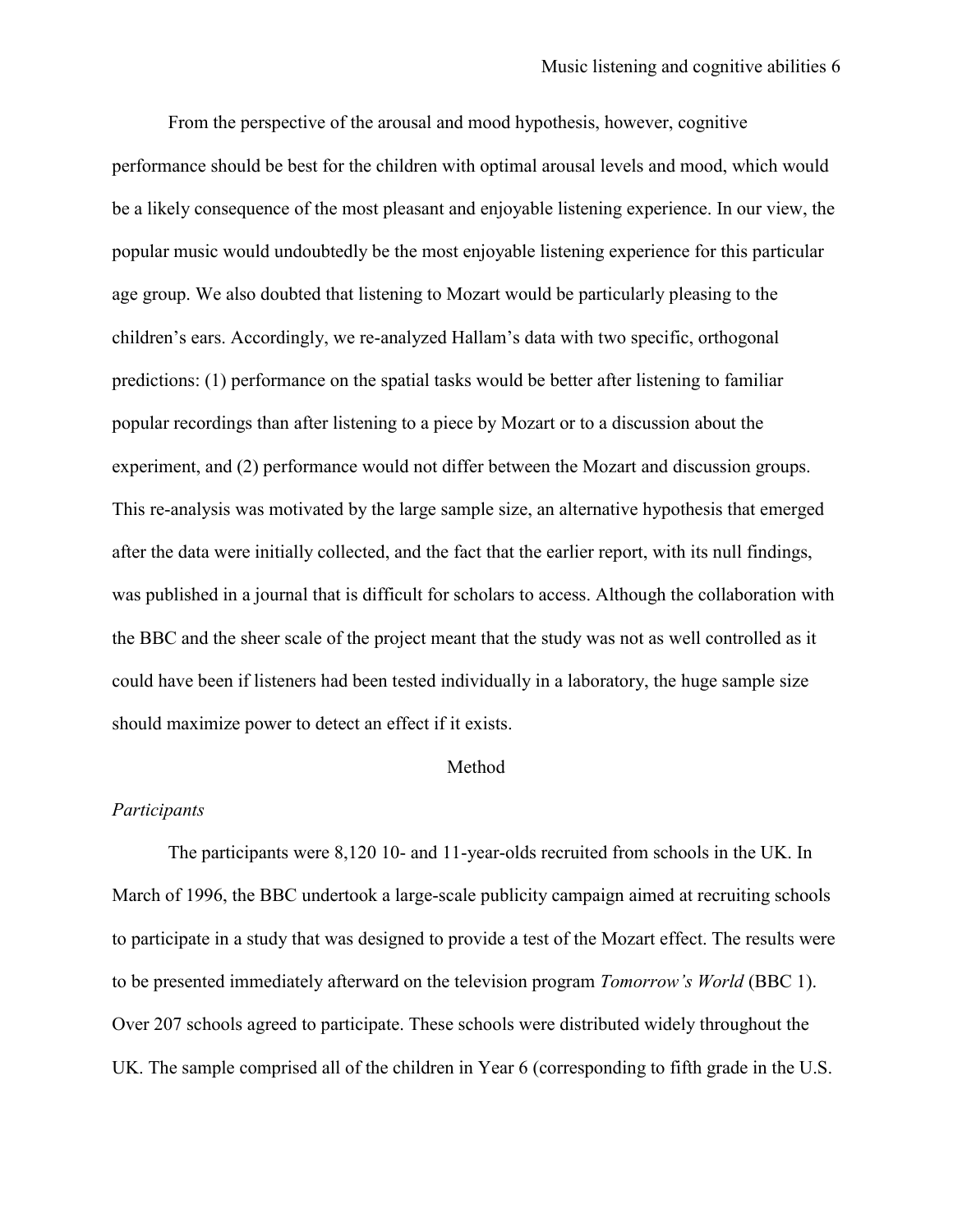in terms of age) at each of the participating schools. The number of children from each school ranged from 6 to 142, with an average of 39 children from each school.

## *Measures*

The outcome measures were two, 20-item paper-and-pencil tests of spatial abilities (18) obtained by the BBC from the National Foundation for Educational Research, a non-profit, independent, research institution based in the UK. One test was *square completion* (Figure 1, upper panel), a task that involves deciding whether two line drawings can be assembled to form a square (as in a jigsaw puzzle). On each trial, the participant sees a square (labeled A), a second enclosed line drawing (labeled B) with area less than A, and five possible options for C. The figures are positioned with mathematical signs indicating that  $A = B + C$ . The participant's task is to select the option for C that will form A when combined with B. The options for C can be rotated or flipped, or both.

The second test was *paper folding* (Figure 1, lower panel), a task similar to the paperfolding-and-cutting task that has been used widely in previous research.(1, 5, 8, 9, 12) On each trial, participants view line drawings of a square piece of paper being folded in half vertically and horizontally, so that the folded square is one-quarter of its original size. Sections are then cut out of the folded square. The participants' task is to indicate which of four options represents the piece of paper when it is unfolded.

#### *Procedure*

At each school, all children in Year 6 were divided at random into three groups of approximately equal size. Each group was assigned to a different room where they had one of three 10-min listening experiences. The listening stimuli were broadcast simultaneously on three different BBC radio stations at  $11:00$  on the morning of Thursday, March  $21<sup>st</sup>$ , 1996. One of the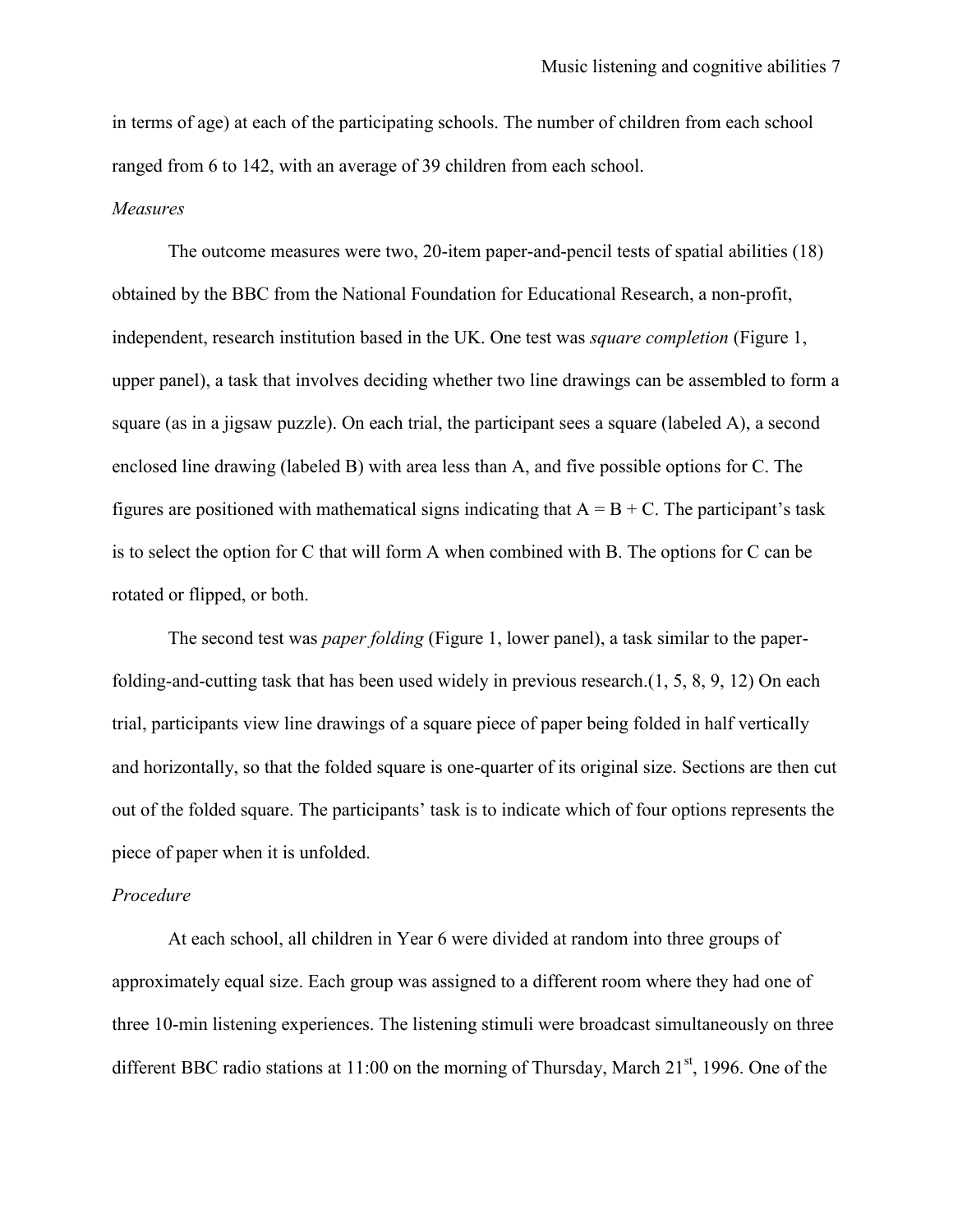groups listened to contemporary pop music on BBC 1, which included three recordings that were popular at the time: *Blur*-"Country House," *Mark Morrison*-"Return of the Mack," and *PJ and Duncan*-"Stepping Stone" (an updated recording of *The Monkees*' song from 1967). A second group heard the last 10 minutes of Mozart's String Quintet in D major K593 on BBC 3, and a third group listened to the second author discussing the experiment with a journalist on BBC 5. After the listening experience, all of the children completed the square-completion test followed by the paper-folding test.

The teachers graded the tests immediately afterward and faxed the results to the BBC, who then forwarded them to the research team. Each child had two scores that could range from 0 to 20, based on the number of items answered correctly. The results were initially summarized and presented on television on Friday, March  $22<sup>nd</sup>$ , the day after testing. Although the large sample and short timeframe would undoubtedly involve some human error (e.g., in marking the tests, data entry, and so on), such errors should be distributed at random across the three conditions and should not affect the results in a systematic manner. Data from five children with impossible scores (i.e.,  $> 20$  on either test) were excluded from analysis.

### Results

Because the two tests had a different number of response alternatives on each trial (i.e., square completion had 5, paper folding had 4), chance levels of responding differed between tests. Accordingly, scores were corrected for chance for each child separately for both tests by converting them to adjusted proportions, with the expected value of chance performance subtracted from both the numerator (number of items answered correctly) and the denominator (total number of items). After this transformation, scores on both tests were on the same scale,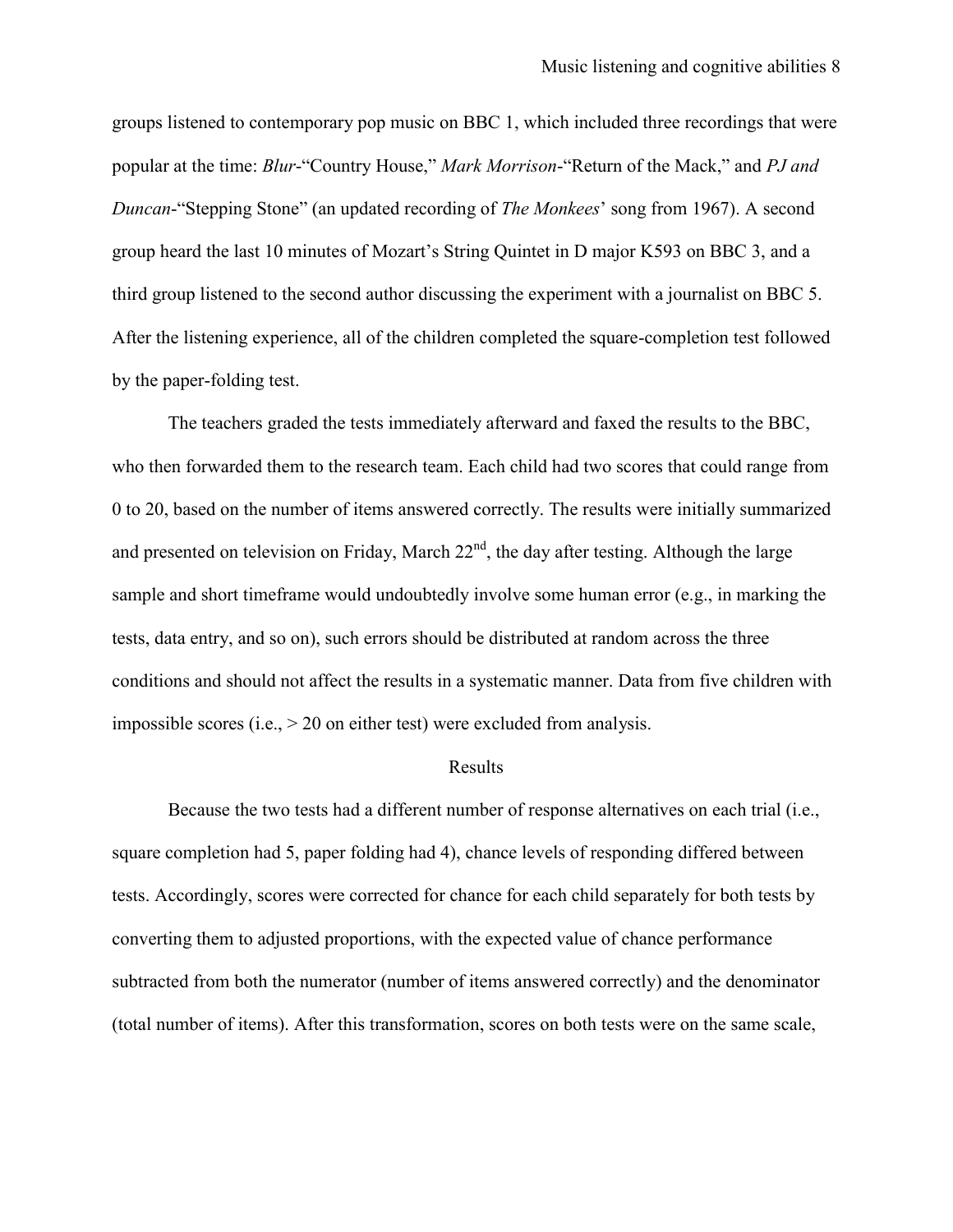with a score of 0 corresponding to chance performance and a score of 1 indicating perfect performance. Means and standard errors are illustrated in Figure 1.

As one would expect, children who scored higher on one test also tended to score higher on the other test,  $r = .50$ ,  $N = 8115$ ,  $p < .0001$ . Nonetheless, 75% of the variance in either test was independent of variance in the other test. Differences between the three groups of children were analyzed initially with a 3 X 2 mixed-design analysis of variance that had one betweensubjects variable (listening experience) and one within-subjects variable (spatial test). In general, the children found the square-completion task easier than the paper-folding task,  $F(1, 8112) =$ 511.15,  $p < .0001$ . A significant two-way interaction revealed that differences among the three groups of children varied across the two tests,  $F(2, 8112) = 3.29$ ,  $p = .0374$ . Follow-up planned comparisons indicated that there were no differences among groups on the square-completion task, *F*s < 1. For the paper-folding task, however, response patterns were consistent with predictions. The group who listened to popular music performed better than the other two groups of children,  $F(1, 8112) = 5.22$ ,  $p = .022$ , who did not differ,  $F < 1$ . In sum, although the listening experience had no effect on performance for one of the spatial tests, the predicted "Blur effect" was evident for the other test.

## **Discussion**

We re-analyzed data from over 8,000 10- and 11-year-old children who were asked to complete two spatial tests after they had one of three 10-minute listening experiences. Whereas Hallam (17) concluded that these data provided no support for a Mozart effect (as predicted by the Trion model), our re-analysis uncovered a Blur effect (as predicted by the arousal and mood hypothesis) for one of the tests. Children who listened to popular music by Blur and two other artists performed better on a subsequent paper-folding task compared to their counterparts who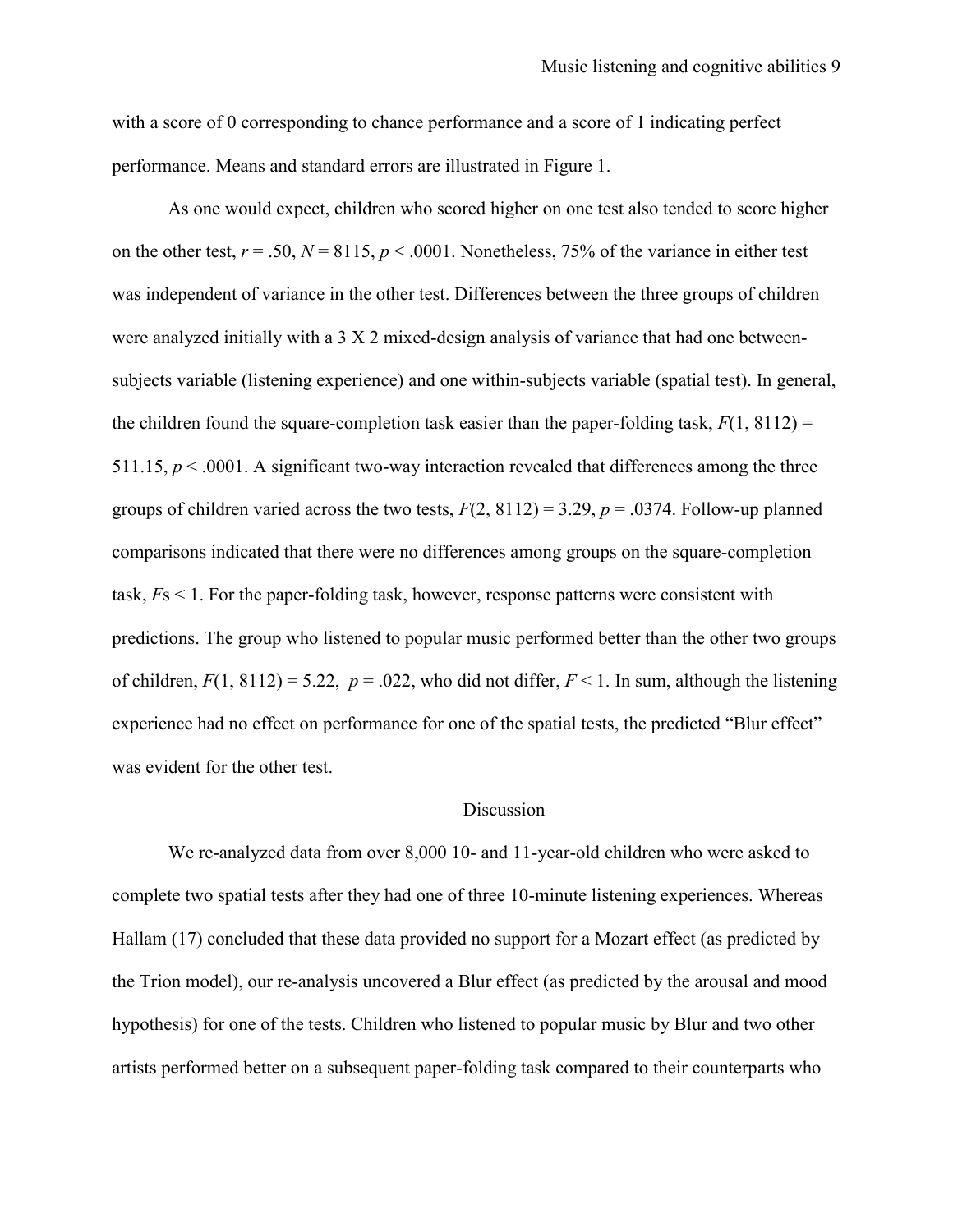listened to Mozart or to a discussion about the experiment. On the square-completion task, however, mean levels of performance were virtually identical across the three groups.

These results provide additional evidence that is consistent with the arousal and mood explanation of the Mozart effect. In particular, the findings confirm that the type of music needed to generate cognitive benefits depends on the particular listener. Considering the literature as a whole, there is now evidence of a play-song effect for 5-year-olds,(15) a Blur effect for 10- and 11-year-olds, and Mozart,(1, 7-9, 11, 12, 15) Schubert,(9) and Yanni (11) effects for adults. The comparison condition also matters.(9) For example, many listening experiences—musical or nonmusical—would be more pleasant and engaging than sitting in silence. As such, a previous finding of Bach and Mozart effects among 10- to 12-year-old Australian children (10) is not likely to be a consequence of the children enjoying classical music to a great degree. Rather, the control condition (sitting in silence) was probably notable for being boring, possibly even unpleasant.

Why did we find a Blur effect for one outcome measure but not for the other measure? Schellenberg and his colleagues(15) reported a similar pattern of findings, namely an advantage on one IQ subtest after participants listened to Mozart rather than Albinoni, but no such advantage on another subtest. Researchers interested in the interplay between emotion and cognition could explore this issue further in the hope of uncovering task and contextual factors that make some tests more susceptible than others to the emotional state of the participant. One possibility is that such effects are more likely when the task is particularly challenging (see Figure 2). For the present sample of 10- and 11-year-olds, the paper-folding test was more difficult than the square-completion test. Testing order could also have played a role in the present study because the square-completion test was always administered before the paper-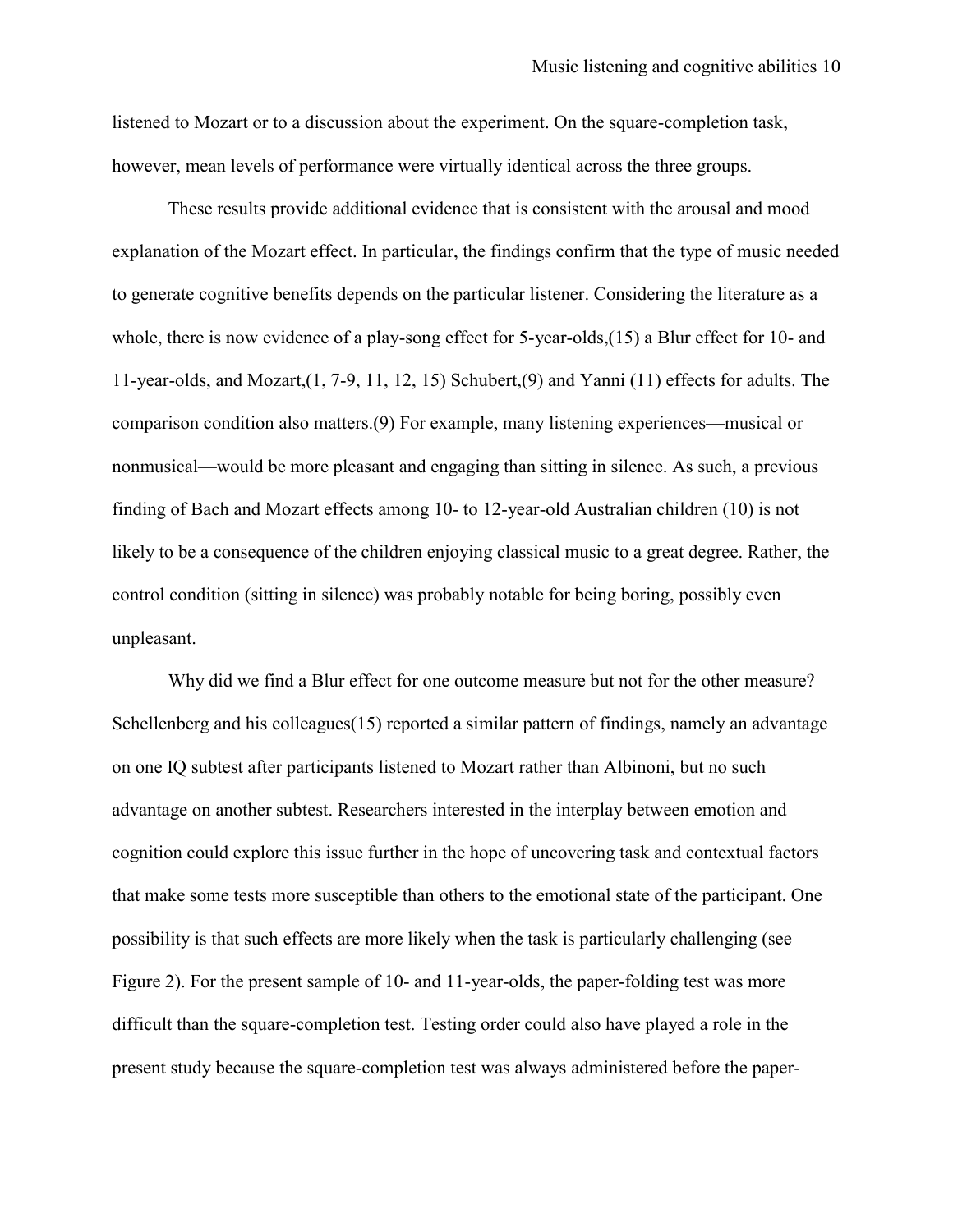folding test. Nonetheless, because effects of music-listening on cognition are known to be temporary,(1) one would predict the exact opposite result if order were to matter (i.e., effects for the first test but not for the second).

In conclusion, our analysis provides further evidence that positive benefits of music listening on cognitive abilities are most likely to be evident when the music is enjoyed by the listener. In fact, although the arousal and mood hypothesis was formulated to explain cognitive benefits of music listening, links between enjoyable music, emotional state, and behavior extend well beyond cognitive abilities. For example, when patients select a piece of music to listen to while undergoing minor surgery, the pain they experience is less than that of patients who listen to white noise or the background sounds of the operating room, and their pain-medication requirements are reduced.(19) In short, positive effects of music listening are far reaching. Although music is not the only stimulus that has positive impacts on emotional state, it may be somewhat special in this regard because music does not have to be digested physically (unlike coffee or medication), no one is allergic to music, and music is easy (i.e., unobtrusive, noninvasive) to administer to oneself and others.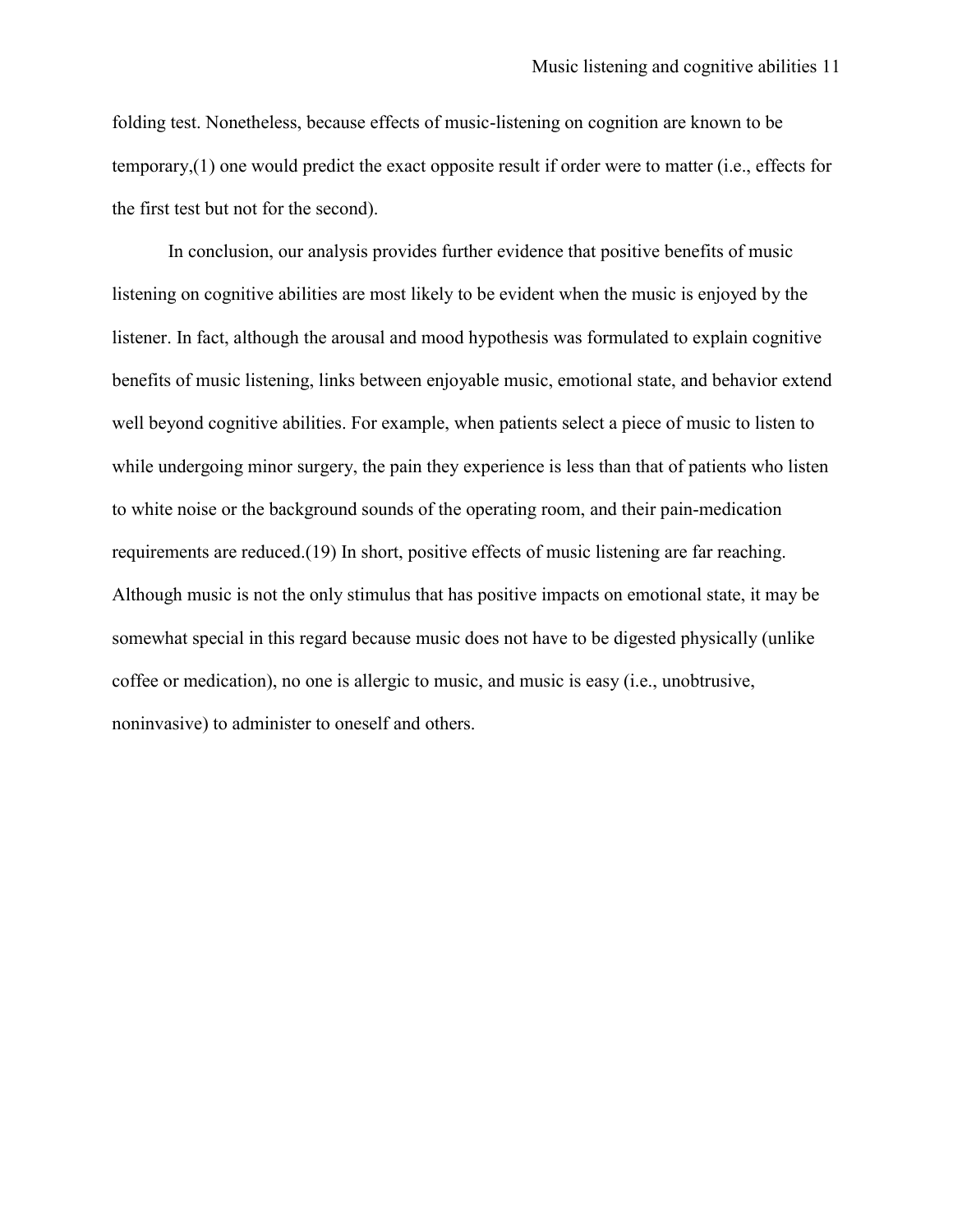## References

- 1. Rauscher, F. H., G. L. Shaw & K. N. Ky. 1993. Music and spatial task performance. Nature 365: 611.
- 2. Schellenberg, E. G. 2005. Exposure to music: The truth about the consequences. In The Child as Musician: A Handbook of Musical Development. G. E. McPherson, Ed.: in press. Oxford University Press. Oxford, UK.
- 3. Schellenberg, E. G. 2005. Music and cognitive abilities. Curr. Dir. Psychol. Sci.: in press.
- 4. Leng, X. & G. L. Shaw. 1991. Toward a neural theory of higher brain function using music as a window. Concepts Neurosci. 2: 229-258.
- 5. Rauscher, F. H., G. L. Shaw & K. N. Ky. 1995. Listening to Mozart enhances spatialtemporal reasoning: Towards a neurophysiological basis. Neurosci. Lett. 185: 44-47.
- 6. Chabris, C. F. 1999. Prelude or requiem for the "Mozart Effect"? Nature 400: 826-827.
- 7. Hetland, L. 2000. Listening to music enhances spatial-temporal reasoning: Evidence for the "Mozart effect". J. Aesthetic Edu. 34(3/4): 105-148.
- 8. Thompson, W. F., E. G. Schellenberg & G. Husain. 2001. Arousal, mood and the Mozart effect. Psychol. Sci.12: 248-251.
- 9. Nantais, K. M. & E. G. Schellenberg. 1999. The Mozart effect: An artifact of preference. Psychol. Sci. 10: 370-373.
- 10. Ivanov, V. K. & J. G. Geake. 2003. The Mozart effect and primary school children. Psychol. Music 31: 405-413.
- 11. Rideout, B. E., S. Dougherty & L. Wernert. 1998. Effect of music on spatial performance: A test of generality. Percept. Motor Skills 86: 512-514.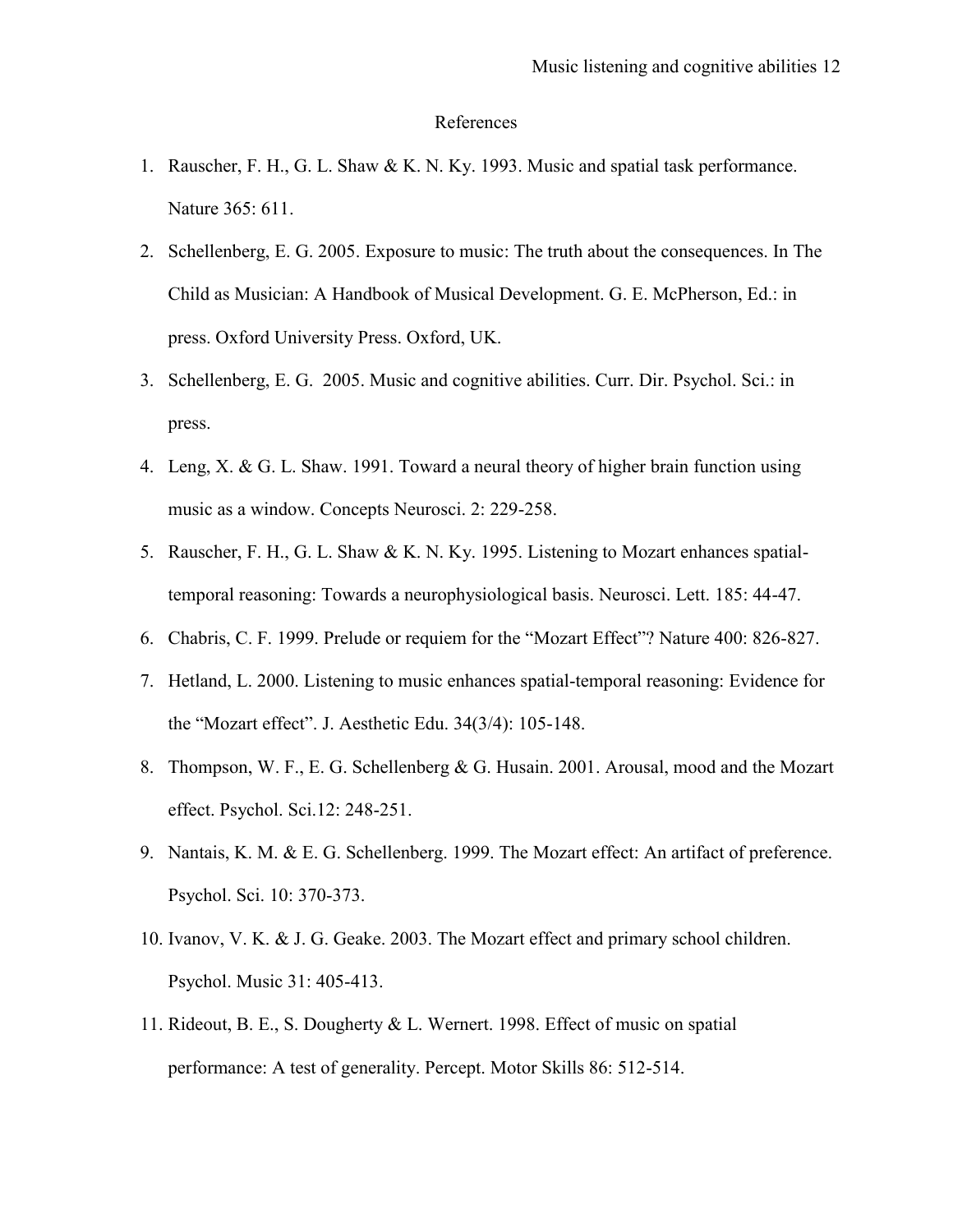- 12. Husain, G., W. F. Thompson & E. G. Schellenberg. 2002. Effects of musical tempo and mode on arousal, mood, and spatial abilities. Music Percept. 20: 151-171.
- 13. Isen, A. M. 2000. Positive affect and decision making. In Handbook of Emotions 2<sup>nd</sup> ed. M. Lewis & J.M. Haviland-Jones, Eds.: 417-435. Guilford. New York, NY.
- 14. Smith, B.D., A. Osborne, M. Mann et al. 2004. Arousal and behavior: Biopsychological effects of caffeine. In Coffee, tea, chocolate, and the brain. Nutrition, brain, and behavior. A. Nehlig, Ed.: 35-52. CRC. Boca Raton, FL.
- 15. Schellenberg, E. G., T. Nakata, P. G. Hunter et al. 2005. Exposure to music and cognitive performance: Tests of children and adults. Psychol. Music: in press.
- 16. Wechsler, D. 1997. Wechsler Adult Intelligence Scale—Third Edition. Psychological Corporation. San Antonio, TX.
- 17. Hallam, S. 2000. The effects of listening to music on children's spatial task performance. Br. Psychol. Soc. Edu. Rev. 25(2): 22-26.
- 18. Eliot, J. & I. M. Smith. 1983. An International Directory of Spatial Tests. NFER-Nelson. Windsor, UK.
- 19. Ayoub, C. M., L. B. Rizk, C. I. Yaacoub et al. 2005. Music and ambient operating room noise in patients undergoing spinal anesthesia. Anesth. Analg. 100: 1316-1319.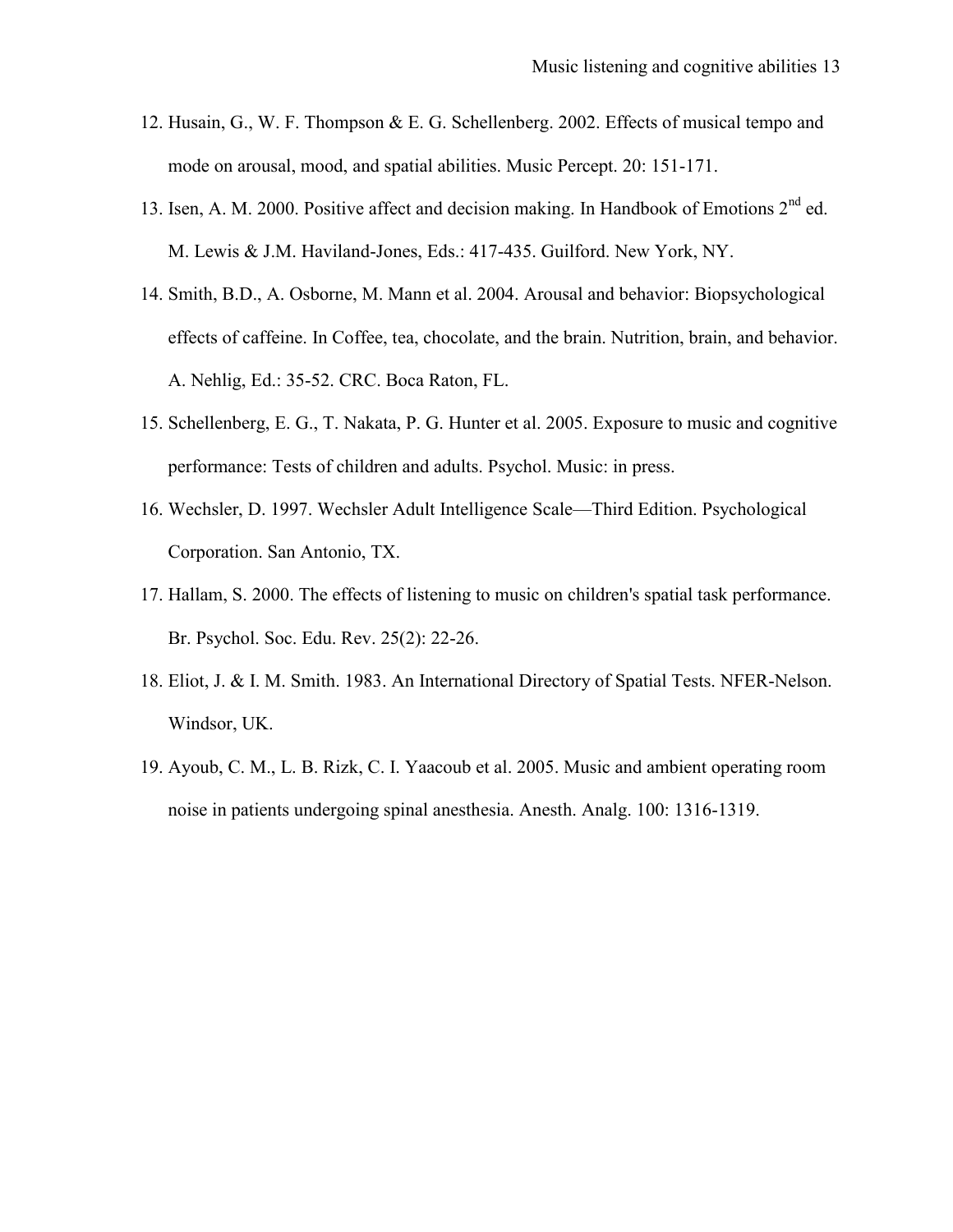# Figure Captions

*Figure 1*. Examples of items from the square-completion test (upper) and the paper-folding test (lower). The correct answers are 3 (upper) and 2 (lower).

*Figure 2*. Children's performance on the square-completion and paper-folding tasks as a function of the prior listening experience.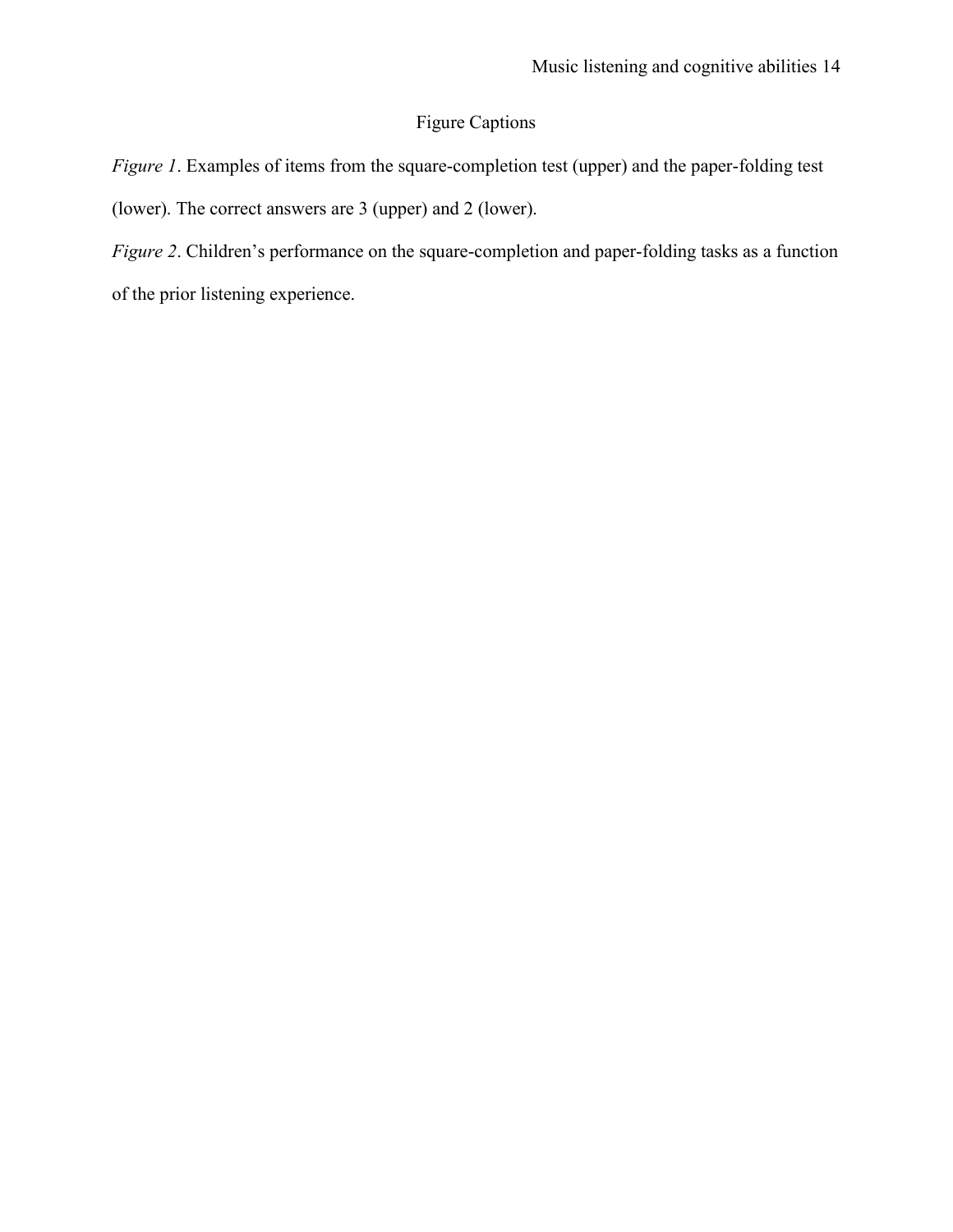QuickTime™ and a None decompressor are needed to see this picture.